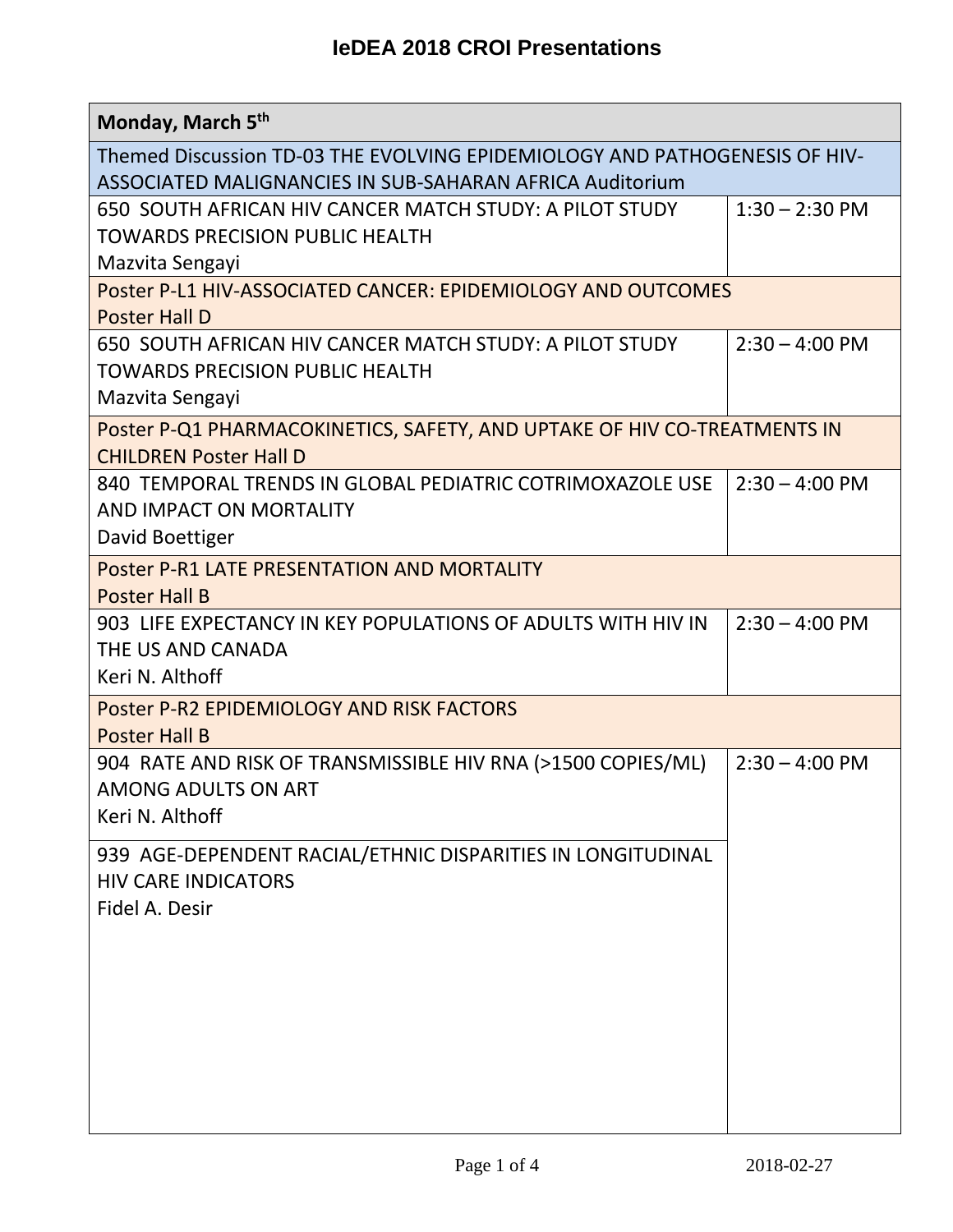## **IeDEA 2018 CROI Presentations**

| Tuesday, March 6 <sup>th</sup>                                                                                             |                          |  |
|----------------------------------------------------------------------------------------------------------------------------|--------------------------|--|
| Symposium S-6 LIFE EXPECTANCY AT 25                                                                                        |                          |  |
| Ballroom C 4:00 - 6:00 PM<br>103 IMPACT OF PHYSICAL AND MENTAL COMORBIDITIES ON LIFE                                       | 4:30 PM                  |  |
| <b>EXPECTANCY</b>                                                                                                          |                          |  |
| Keri N. Althoff                                                                                                            |                          |  |
| Themed Discussion TD-11 THE PERSISTENT CHALLENGE OF LATE PRESENTATION AND<br><b>MORTALITY</b><br><b>Ballroom B</b>         |                          |  |
| 903 LIFE EXPECTANCY IN KEY POPULATIONS OF ADULTS WITH HIV IN<br>THE US AND CANADA<br>Keri N. Althoff                       | $1:30 - 2:30$ PM         |  |
| Poster P-K06 HEPATITIS B AND DELTA<br><b>Poster Hall D</b>                                                                 |                          |  |
| 620 DETERMINANTS OF LIVER COMPLICATIONS AMONG HIV/<br><b>HEPATITIS B-COINFECTED PATIENTS</b><br>Vincent Lo Re              | $2:30 - 4:00$ PM         |  |
| 624 SURVIVAL AFTER END-STAGE LIVER DISEASE IN ADULTS WITH<br>HIV: DATA FROM THE NA-ACCORD<br>Eve-Marie A. Benson           |                          |  |
| Poster P-Q3 AGING UP WITH HIV INFECTION: HEALTH OUTCOMES OF ADOLESCENTS AND<br><b>YOUNG ADULTS</b><br><b>Poster Hall D</b> |                          |  |
| 849 STUNTING AND GROWTH OF HIV-INFECTED ADOLESCENTS: HOW<br>TO INTERPRET PROGRAMMATIC DATA?<br>Julie Jesson                | $2:30 - 4:00 \text{ PM}$ |  |
| Poster P-Q4 HIV AND ANTIRETROVIRAL THERAPY OUTCOMES IN CHILDREN AND<br><b>ADOLESCENTS</b><br><b>Poster Hall D</b>          |                          |  |
| 851 VIROLOGIC RESPONSE TO EFAVIRENZ-BASED FIRST-LINE IN<br><b>CHILDREN BY PMTCT EXPOSURE STATUS</b><br>Lee Fairlie         | $2:30 - 4:00 \text{ PM}$ |  |
| 852 VIRAL SUPPRESSION IN HIV-INFECTED CHILD-CAREGIVER DYADS<br><b>IN WESTERN KENYA</b><br>Edith Apondi                     |                          |  |
| 856 CARDIO-ANKLE VASCULAR INDEX AMONG PERINATALLY                                                                          |                          |  |
| HIVINFECTED THAI ADOLESCENTS                                                                                               |                          |  |
| Tavitiya Sudjaritruk<br>Page 2 of 4                                                                                        | 2018-02-27               |  |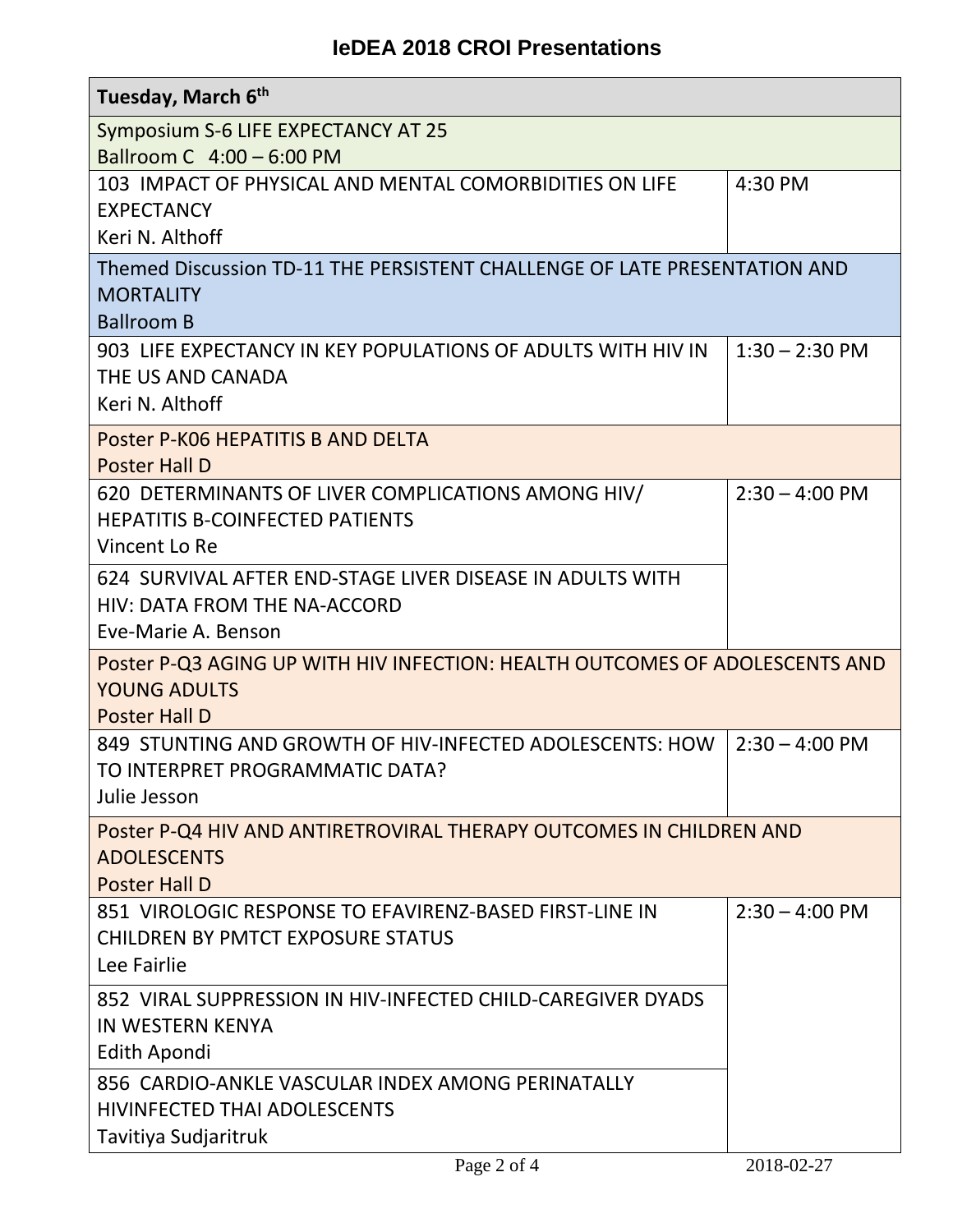| Poster P-Q5 RESPONSE TO EARLY INFANT ANTIRETROVIRAL THERAPY<br><b>Poster Hall D</b>                                        |                          |  |
|----------------------------------------------------------------------------------------------------------------------------|--------------------------|--|
| 861 VIROLOGIC RESPONSE TO ANTIRETROVIRAL THERAPY STARTED<br>AT <12 WEEKS OF AGE<br>Victoria Iyun                           | $2:30 - 4:00 \text{ PM}$ |  |
| Poster P-T06 ORAL PrEP IN WOMEN<br><b>Poster Hall B</b>                                                                    |                          |  |
| 1044 CHARACTERIZING THE HIV CONTINUUM OF CARE FOR<br>TRANSGENDER WOMEN IN NORTH AMERICA<br><b>Tonia Poteat</b>             | $2:30 - 4:00$ PM         |  |
| Poster P-U1 CLOSING THE GAP: INTEGRATION OF FAMILY PLANNING IN HIV PREVENTION<br><b>AND CARE</b><br><b>Poster Hall B</b>   |                          |  |
| 1069 MISSED OPPORTUNITY FOR FAMILY PLANNING IN HIV-INFECTED<br><b>WOMEN ON ART IN TOGO</b><br>Shino Arikawa                | $2:30 - 4:00$ PM         |  |
| Poster P-V1 LINKAGE, ENGAGEMENT, AND RETENTION<br><b>Poster Hall B</b>                                                     |                          |  |
| 1082 IS DIFFERENTIATED CARE IMPLEMENTED? ANALYSIS OF SEVEN<br>AFRICAN TREATMENT PROGRAMS<br>Andreas D. Haas                | $2:30 - 4:00$ PM         |  |
| 1098 TRENDS IN UNSUPPRESSED HIV RNA AFTER LINKAGE TO CARE<br><b>AMONG KEY POPULATIONS</b><br>Fidel A. Desir                |                          |  |
| 1099 OUTCOMES OF PATIENTS LOST TO FOLLOW-UP IN AFRICAN ART<br><b>PROGRAMS: MULTI-COHORT STUDY</b><br><b>Matthias Egger</b> |                          |  |
| Poster P-V2 EARLY ANTIRETROVIRAL THERAPY INITIATIVE<br><b>Poster Hall B</b>                                                |                          |  |
| 1104 ART ELIGIBILITY EXPANSION AND TIMELY ART INITIATION: 22-<br><b>COUNTRY META-ANALYSIS</b><br>Denis Nash                | $2:30 - 4:00 \text{ PM}$ |  |
| 1110 EARLY RETENTION DOES NOT MEDIATE/MODERATE EFFECT OF<br>SEX/SEXUAL BEHAVIOR ON SURVIVAL<br>Lara Coelho                 |                          |  |